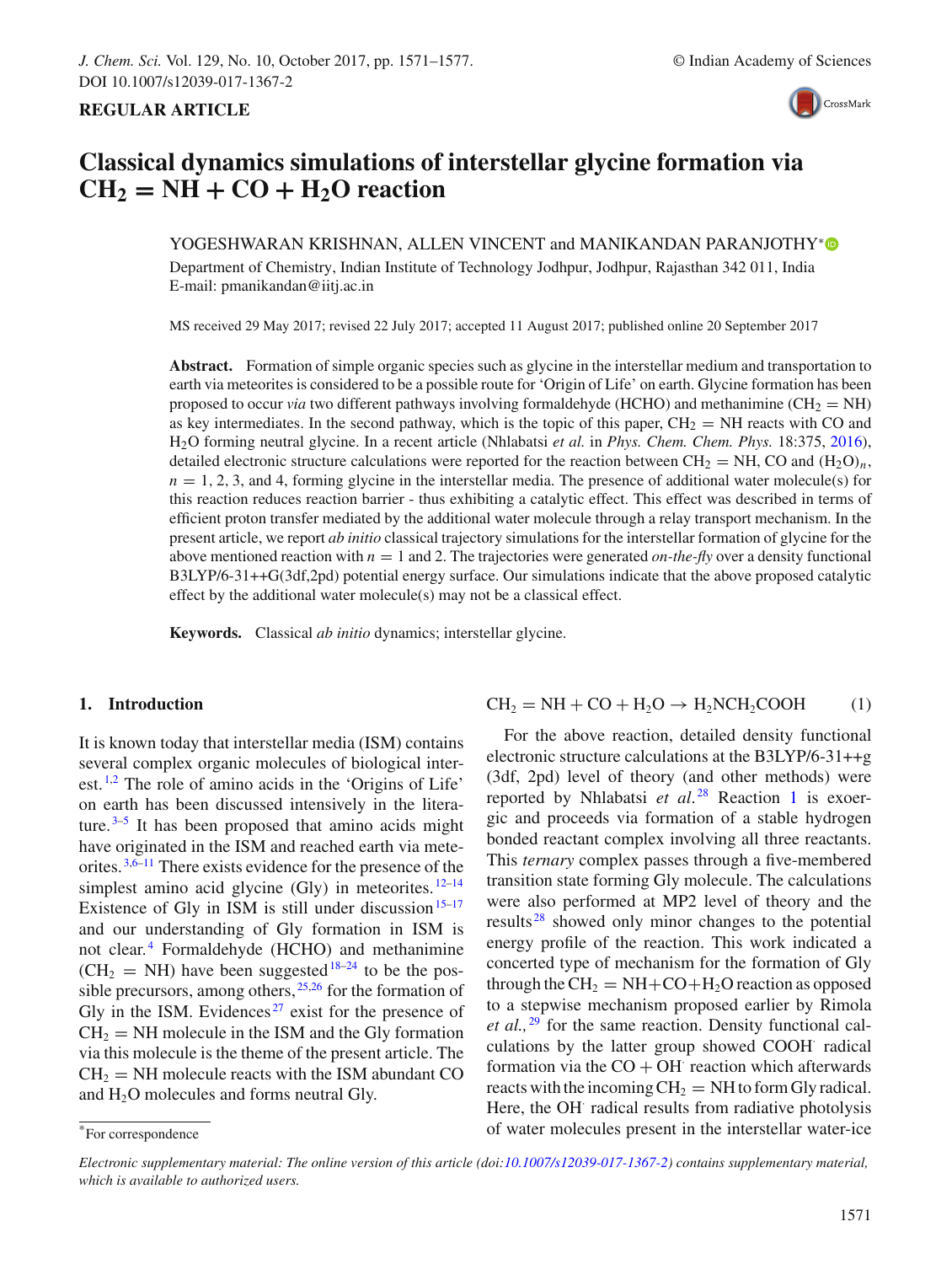clusters - thus indicating a catalytic role<sup>29</sup> exhibited by the water-ice clusters for the formation of Gly in the ISM. Following this work, Nhlabatsi *et al.,* <sup>28</sup> also investigated the effect of excess water molecules on reaction 1 at the same B3LYP/6-31++g(3df,2pd) level of electronic structure theory. Calculations were carried out for the reactions

$$
CH2 = NH + CO + (H2O)n \rightarrow H2NCH2COOH + (H2O)n-1
$$
 (2)

and it was found that all the reactions proceed through formation of a pre-reaction complex involving all the reactant molecules*i.e.*, reactant complexes formed from 4, 5, and 6 reactant molecules for  $n = 2, 3$ , and 4, respectively. With increase in *n*, the barrier height for Gly formation decreases and for  $n = 4$ , energy of the respective transition state is lower<sup>28</sup> as comparison to the reactants. This decrease in the barrier height with increasing number of water molecules has been viewed as an indicator of catalytic effect by the excess water molecules for reaction 1. This effect was discussed in terms of an efficient proton transfer to the  $CH<sub>2</sub> = NH$ reactant molecule by the additional water molecules through a relay transport mechanism.<sup>28</sup> Several earlier studies  $30,31$  in the literature have also described the ability of water molecules to help transfer proton to a reaction site.

Computational modeling is becoming a very useful tool for studying interstellar chemistry.  $32,33$  In the present work, we have investigated the dynamics of reaction 1 and reaction 2 (with  $n = 2$ ) using *ab initio* classical trajectory simulations.<sup>34,35</sup> Trajectories were initiated at the rate-controlling transition states at interstellar temperatures and the ensuing dynamics investigated. The calculations were performed at the B3LYP/6-31++g(3df, 2pd) level of theory - the same computational method used by the previous authors $^{28}$ in their electronic structure calculations. These studies were about characterizing the potential energy surface of the reactions considered here and our interest is to study these reactions from a dynamics perspective to understand how they actually proceed in ISM. In particular, we are interested to find how the proposed hydrogen relay effect $31$  by the excess water molecule helps in glycine formation.

In Section 2 we briefly discuss the potential energy surface for reactions 1 and 2 and present the computational methods and in Section 3 we discuss our simulation results. The article is concluded in Section 4

# **2. Potential energy surface and computational methodology**

On-the-fly classical dynamics simulations<sup>35</sup> reported in this article were performed at density functional theory (DFT) B3LYP/6-31++g(3df,2pd) level of electronic structure theory. This method was chosen because previous work $^{28}$  showed that the features of the potential energy surface for reaction 1 were captured in this theory. Further, an appreciable number of *ab initio* classical trajectories can be generated due to the relatively low computational cost requirements for DFT methods. The simulations were performed for reaction 1 and to further investigate the catalytic effect of the excess water molecules, calculations were repeated for reaction 2 with  $n = 2$ . For discussion purposes, we represent reaction 1 and reaction 2 with  $n = 2$  as **1W** and 2W reaction, respectively, for the remainder of the article.

The potential energy profiles for **1W** and **2W** reactions at B3LYP/6-31++g(3df,2pd) level are presented in Figure 1. In comparison to the previous work, <sup>28</sup> there are small changes to the basis set we have used and the energies computed. Overall reaction profile remains the same in both the studies though a few kcal/mol difference in energies exist. Complete details of the basis set used, computed energies and geometries of all the stationary points are given in the supplementary information. As can be seen in Figure 1, reaction **1W** proceeds via formation of a stable reactant complex (RC) involving all three reactants (R) and a five membered transition state (TS) with a barrier height of 40.4 kcal/mol (measured from RC). For reaction **2W**, the RC is a hydrogen bonded complex involving four reactant molecules ( $CH<sub>2</sub> = NH + CO + 2H<sub>2</sub>O$ ). Afterwards the RC passes through a TS with a barrier height of 34.0 kcal/mol (with respect to the RC) and forms the product Gly molecule. Note that the overall barrier height for the reaction reduces from 32.9 to 18.3 kcal/mol by the addition of one extra water molecule. For reaction **2W**, a post-reaction complex (PC) also exists in the exit channel of the reaction profile which is stable by 2.2 kcal/mol as compared to the products  $Gly + H<sub>2</sub>O$ .

For the dynamics simulations the classical trajectories were launched from the respective TSs for the **1W** and **2W** reactions. Initial conditions were chosen from a Boltzmann distribution (including zero-point vibrational energies) sampled $36$  at the transition states. Reaction coordinate had a fixed temperature and the reaction coordinate momentum was set to positive for 50 % of the trajectories and negative for the rest of the trajectories. To simulate the ISM conditions the samplings were done at two different temperatures *viz.*, a higher temperature of  $T = 1000$  K (mimicking conditions of hot-core media) and a lower temperature  $T = 40$  K (cold interstellar clouds). Rotational energy was not added in any of the simulations and the trajectories were propagated by a 6*th* order Symplectic integrator  $37,38$  to 1 ps total integration time with an integration stepsize of 1 fs. The trajectories were stopped before reaching the total integration time in case the starting TSs dissociated back to reactants and the fragments reached a distance of 10 Å. The simulations were carried out using the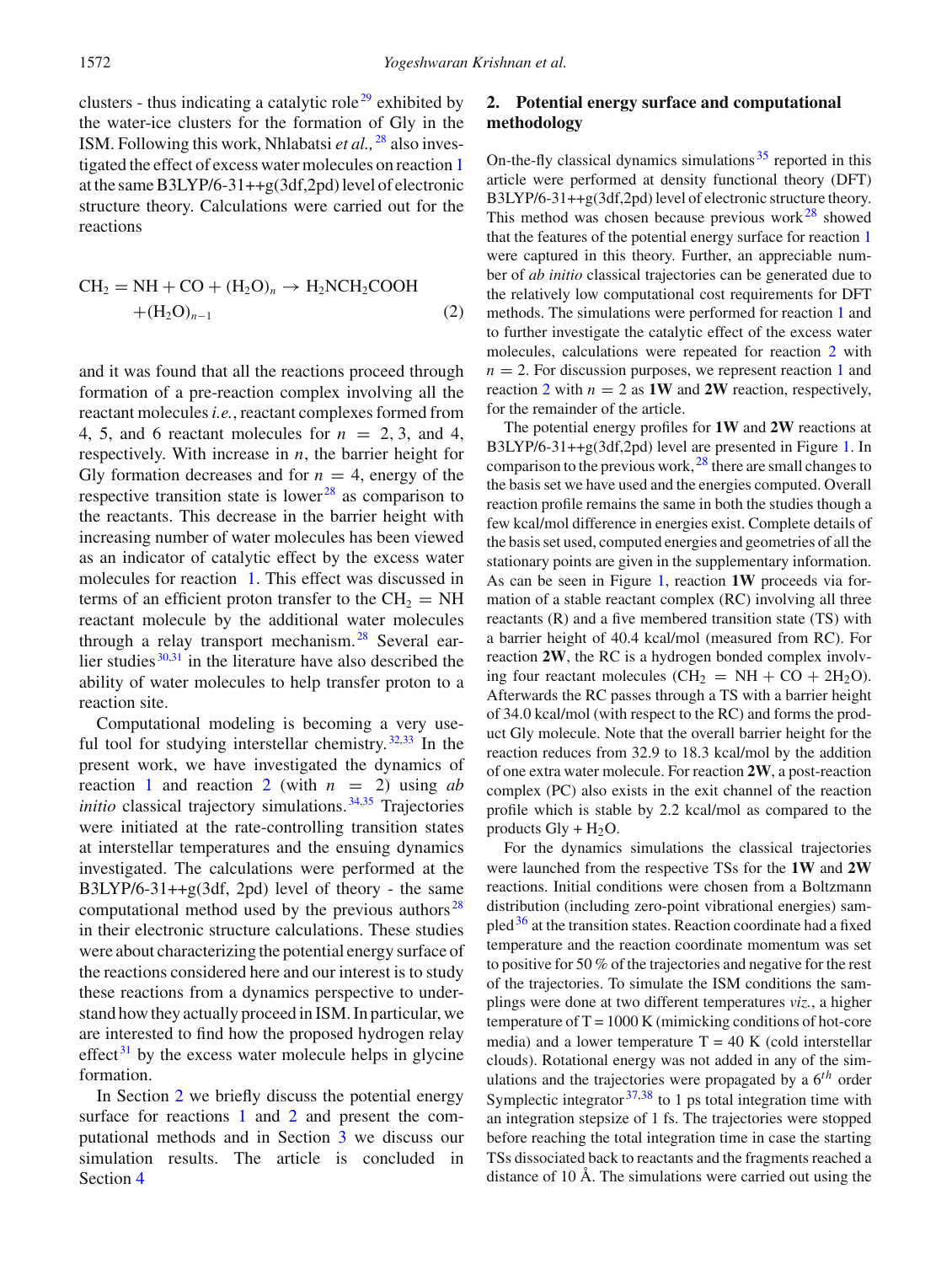

**Figure 1.** Potential energy profiles for the (a) **1W** and (b) **2W** reactions. Energies are relative with respect to the energy of the reactants and are computed at the B3LYP/6-31++g(3df,2pd) level of electronic structure theory. For both the reactions, geometry of the corresponding transition states are shown. In the **2W** transition state, the blue arrows indicate the directions for the proton relay transport required for product formation.

general chemical dynamics program VENUS<sup>39,40</sup> coupled with the electronic structure theory package NWChem.<sup>41</sup> To integrate one trajectory for 1 ps, it takes approximately 14 and 18 hours for reactions **1W** and **2W** reactions, respectively, on a DELL PRECISION 16 core workstation.

# **3. Results and Discussion**

Trajectory simulations were performed for the **1W** and **2W** reactions at two different temperatures,  $T = 1000$  K and 40 K. An ensemble of 80 classical trajectories were generated for each reaction at two different temperatures amounting to a total of  $(4 \times 80)$  320 trajectories. The total energy of each trajectory was conserved within  $\pm$  0.1 kcal/mol. The completed trajectories were classified into two groups: (1) forming the Gly product (forward) and (2) dissociating towards the reactants side (backward). No other reaction event was seen in any of the trajectories. Summary of the trajectory results are presented in table 1 and detailed discussions given below.

## 3.1 *High temperature simulations*

Trajectories were initiated at the transition state for reaction **1W** with Boltzmann distribution of vibrational energies sampled  $36$  at T = 1000 K for the modes orthogonal to the reaction coordinate and the reaction coordinate itself had a fixed temperature of  $T = 1000$  K. The average total energy of the trajectories under these conditions was 64.7 kcal/mol and the average reaction coordinate energy was 2.4 kcal/mol. Visualization of the normal modes of the transition state for reaction **1W** shows that the reaction coordinate motion involves transfer of the proton from  $H_2O$  to the N atom of methanimine.

**Table 1.** Summary of trajectory events following barrier excitation for the **1W** and **2W** reactions at two different temperatures,  $T = 1000$ K and 40 K. A total of 80 trajectories were generated for each of the simulation conditions.

| Simulation condition | Forward <sup>a</sup> | <b>Backward</b> <sup>b</sup> |
|----------------------|----------------------|------------------------------|
| $1W(T = 1000 K)$     | 39/80                | 41/80                        |
| $2W(T = 1000 K)$     | 21/80                | 59/80                        |
| $1W(T = 40 K)$       | 12/80                | 68/80                        |
| $2W(T = 40 K)$       | 0/80                 | 80/80                        |

<sup>a</sup> Forms Gly and Gly +  $H_2O$  for reactions **1W** and **2W**, respectively.

<sup>b</sup> Forms the reactants  $CH_2 = NH + CO + (H_2O)<sub>n</sub>$ , *n* = 1 (**1W**) and 2 (**2W**).

For reference, the geometry of the transition state is shown in Figure 1. Out the the total 80 trajectories, 39 trajectories formed the product Gly (forward reaction) and rest of the trajectories showed dissociation of the transition state (backward) to form the reactants  $CH<sub>2</sub> = NH + CO + H<sub>2</sub>O$ . The results of this simulation that approximately 50% of the trajectories formed the product Gly is in consistent with the transition state theory<sup>42</sup> prediction that reactive systems pass through the transition region only once without recrossing the barrier. It is to be noted that the product Gly molecules will have sufficient energy to recross the barrier in those trajectories. Snapshots of typical trajectories forming product Gly molecule and dissociating towards the reactants are shown in the supplementary information. Note that 2 out of 39 reactive trajectories in this simulation showed proton transfer from the −OH group to the carbonyl oxygen atom after the product glycine formation *i.e.*,  $H_2NCH_2CO^{\dagger}OH \rightarrow H_2NCH_2COO^{\dagger}H$ .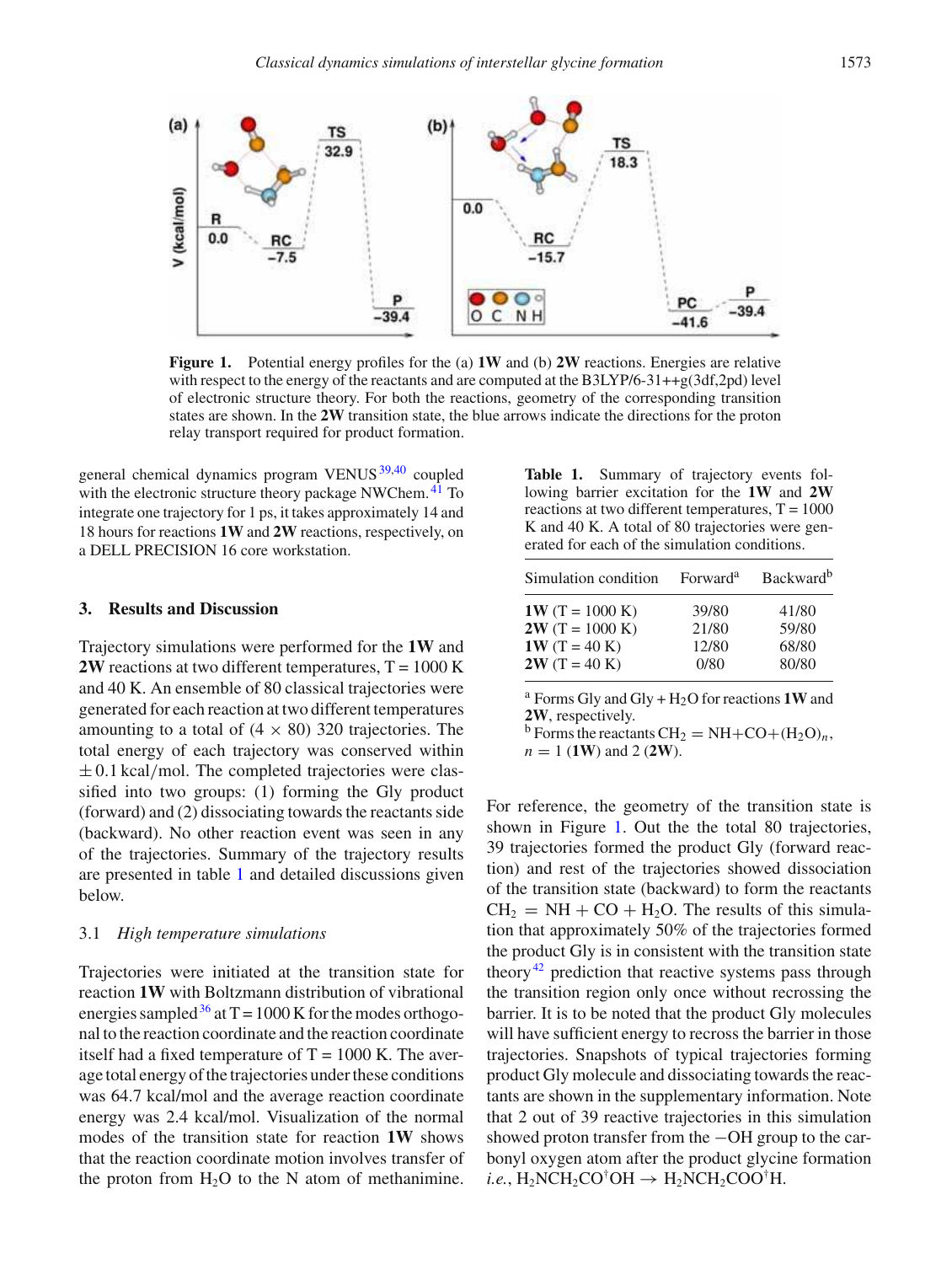

**Figure 2.** Snapshots of a typical trajectory forming the product Gly for the **2W** reaction. The blue arrows shown in the 0 fs frame indicate the directions for the proton relay transport through the second additional water molecule. Color coding for the atoms can be seen in Figure 1.

To investigate the proposed catalytic effect<sup>28</sup> by additional water molecule(s) on reaction 1, the simulations were repeated at  $T = 1000$  K for reaction 2 with  $n = 2$ *i.e.*, one extra water molecule present. Simulation conditions were kept the same as the previous one. The average total and the reaction coordinate energy in the trajectories in this simulation was 85.1 kcal/mol and 2.0 kcal/mol, respectively. Out of the 80 trajectories launched from the transition state, 21 formed the products  $\text{Gly} + \text{H}_2\text{O}$  and the rest dissociated to form the reactants  $CH_2 = NH + CO + 2H_2O$ . Note that the simulation conditions involve directing half of the trajectories towards the product side and the rest towards the reactants. However, we did not observe the expected proportion of trajectories ( $\approx$ 50%) forming the products. Several trajectories recross the barrier immediately after the launch and go towards the reactants side. Clearly, the thermal rate constant for this reaction through the trajectory calculations is smaller than the transition state theory prediction. Snapshots of a typical trajectory forming Gly molecule is shown in Figure 2 and the transfer of the protons can be seen in the figure. Out of the 21 trajectories that formed the products, 6 trajectories entered the product complex  $(Gly...H_2O)$  and stayed for a short duration before dissociating as  $Gly + H<sub>2</sub>O$ .

In comparison to the **1W** reaction, the fraction of trajectories forming the reaction products for the **2W** reaction is quite low. In the previous work, <sup>28</sup> it was proposed that the additional water molecule acts as a proton relay transport medium and thus an effective catalyst in promoting reaction 1. Further it was indicated that a tunneling mechanism for this proton transfer process may not be occurring based on the low frequency of the reaction coordinate at the transition state. The computed reaction coordinate frequency is 522 cm<sup>−</sup><sup>1</sup> (B3LYP/6- 31++G(3df,2pd)) and the reaction coordinate motion involves proton transfer from first  $H_2O$  molecule to the N-atom of methanimine with simultaneous transfer of a proton from the second water molecule to the first water molecule (Figure 1). The dynamics simulations performed here show that under similar conditions, the **2W** reaction shows a low probability ( $\approx$ 26 %) of forming product Gly molecule as compared to the **1W** reaction (observed probability for product Gly formation  $\approx$  50%). Hence, the proton relay transport effect proposed to enhance reaction 1 - may not be entirely, if not at all, a classical phenomena. The transition state for **2W** reaction seems to be not favoring the product Gly formation in a purely classical sense. It is possible that the concerted proton transfer process - the proton relay transport - that is necessary for the proposed catalytic effect shown by the additional water molecule(s) for reaction 1 might be a quantum mechanical tunneling effect. <sup>43</sup> Such a concerted proton transfer through a chain of water molecules by tunneling is known in the literature.  $44-47$  To understand the feasibility of Gly formation through the methanimine route in the cold ISM, the simulations for reactions **1W** and **2W** were repeated at a lower temperature of  $T = 40$  K and the results are presented below.

#### 3.2 *Low temperature simulations*

In the second set of simulations, 160 trajectories were launched from the transition states corresponding to reactions **1W**and **2W**(80 trajectories each). The simulation conditions were the same as the previous set except the energies were chosen from a Boltzmann distribution at  $T = 40$  K. The average reaction coordinate energy in the trajectories was 0.08 and 0.1 kcal/mol, for reactions **1W** and **2W**, respectively. The results of the simulation are summarized in table 1 and it is clear that these simulation outcomes are different from the previous ones at  $T = 1000$  K. For the **1W** reaction, only 12 out of 80 trajectories formed product Gly molecule and none of the trajectories showed product formation for the **2W** reaction (with one additional water molecule) wherein *all* the trajectories dissociated towards the reactants side.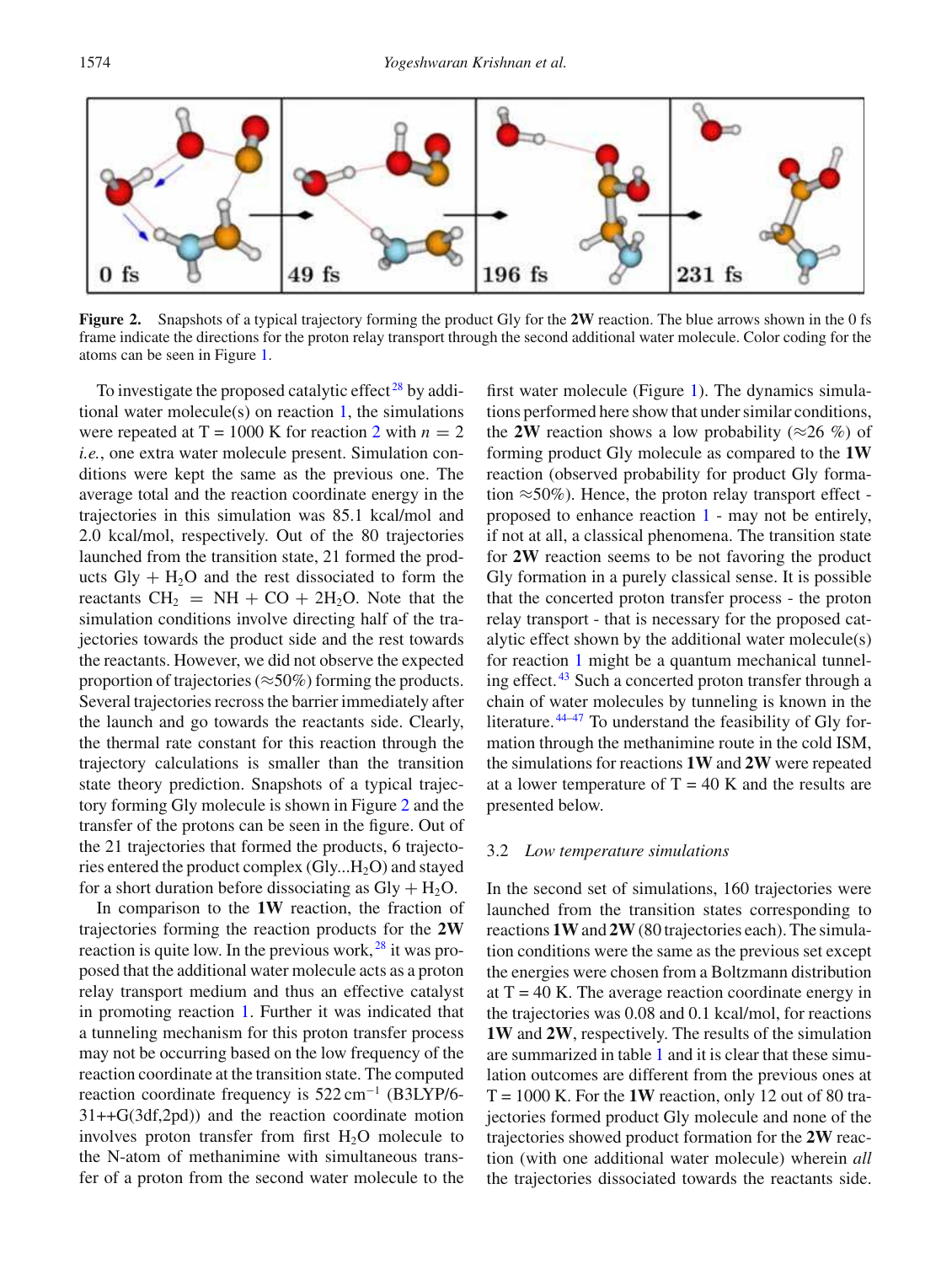Lowering the reaction temperature from 1000 K to 40 K drastically reduces glycine formation through reactions 1 and 2. Note that the trajectory initial condition sampling scheme involves directing 50% of the trajectories towards products and the rest towards the reactants. It is surprising that not even a single trajectory shows product formation when an additional water molecule is present in the system. Clearly, the transition state for **2W**reaction is not favorable (at least classically) to form product Gly molecule. As mentioned earlier, the relay transport mechanism for this reaction, if at all operative, might be a purely quantum mechanical effect<sup>46</sup> particularly at low temperatures.

To investigate further into the nature of these reactions, a smaller amount of trajectories were initiated from the respective reactant complexes (RC). As mentioned in section 2, potential energy surface for these reactions involve formation of stable RCs. The RCs for the **1W** and **2W** reactions are five and seven membered rings, respectively, and involve several non-bonded interactions such as hydrogen bonds and van der Waals type forces. The corresponding equilibrium geometries of these RCs are given in the supplementary information. Unimolecular barrier height for the complexes to form product Gly is 40.4 and 34.0 kcal/mol, for **1W** and **2W** reactions, respectively, and note that the presence of one additional water molecule brings down the barrier by 6.4 kcal/mol. The RCs were sampled with a Boltzmann distribution of normal mode energies <sup>36</sup> at a temperature of  $T = 1000$  K. For each case, 30 trajectories were initiated and propagated to 1 ps total integration time or until the distance between individual species (after dissociation of the complex) reached a distance of 10 Å. The average total energy in the trajectories was 69.1 and 91.8 kcal/mol for **1W** and **2W** reactions, respectively. Despite the fact that the amount of energy available in the trajectories is sufficient to surmount the forward transition state barrier to form the products, none of the trajectories showed Gly formation in both the cases. All the trajectories dissociated to form the reactants,  $CH_2 = NH$ , CO, and  $(H_2O)<sub>n</sub>$ . For the **2W** reaction, the RC is stable by 15.7 kcal/mol with respect to the reactants and the reaction is exoergic by 39.4 kcal/mol (see Figure 1). Though the reaction is thermodynamically favorable, the reaction probability from a dynamics perspective is poor.

## **4. Conclusion**

*On-the-fly* classical chemical dynamics simulations of glycine formation in the ISM via the  $CH_2 = NH +$  $CO + H<sub>2</sub>O$  reaction is presented. The calculations were performed at the density functional B3LYP/6- 31++G(3df,2pd) level of electronic structure theory. The trajectories were launched from the five membered transition state for this reaction and the initial vibrational energies were chosen from a 1000 K Boltzmann distribution. Results of this simulation showed that  $\approx$ 50% of trajectories form the product glycine molecule and the rest dissociated to form the reactants - an observation in consistent with the predictions of transition state theory. In a previous work,  $28$  electronic structure calculations showed that presence of extra water molecules for this reaction reduces the barrier height for product formation thus indicating a possible catalytic effect by the additional water molecule(s). This was proposed<sup>28</sup> to take place through a relay effect in efficiently transferring a proton to the N atom of  $CH<sub>2</sub>$  = NH moiety by the additional water molecule. To this end, we performed trajectory simulations for this reaction in presence of one additional water molecule with similar initial conditions and the results showed that a large fraction of the trajectories dissociate to form the reactants and only a small amount of trajectories  $(\approx 26\%)$  form product glycine molecule. These trajectory averages indicate that the proposed proton relay transport effect may not be happening classically at least with the current simulation conditions. Further, several publications in the literature  $44-47$  show a tunneling mechanism for such transport of proton through network of water molecules. It is to be noted that in the present work we have not attempted to establish the tunneling mechanism in these reactions. Simulations were also repeated for both the considered reactions at a lower temperature of 40 K and the probability for glycine formation further reduces (15% for **1W** reaction and zero for **2W** reaction) in these simulations. These reactions involve the formation of reactant complexes/transition states with three or more reactants which requires a well-coordinated approach of the reactants. Further, the reactions considered here are gas phase reactions involving neutral species and hence rate of these reactions are expected to be low as compared to ion-molecule reactions in the gas phase. In summary, rate of the  $CH<sub>2</sub>$  = NH + CO + H<sub>2</sub>O reaction for the formation of glycine in the ISM might be low and facilitated by quantum mechanical tunneling<sup>43</sup> rather than the classical barrier crossing phenomena.

# **Supplementary Information (SI)**

Details of the basis set used in the calculations (Table S1), computed energies and geometries of the stationary points for the **1W** (Figure S1) and **2W** (Figure S2) reactions are given. Snapshots of a typical trajectory forming product glycine for the **1W** reaction is given in Figure S3. Further, snapshots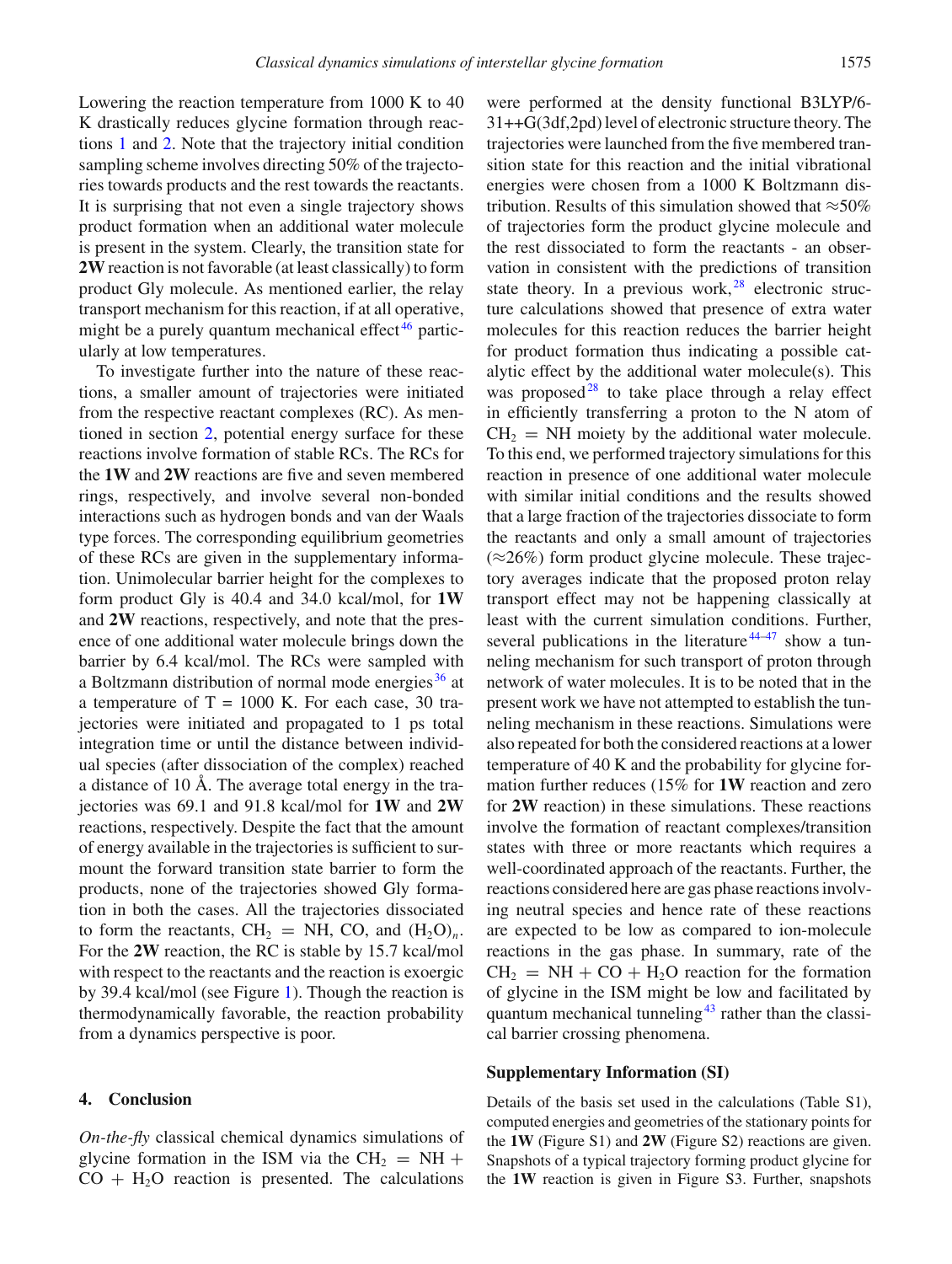of two typical trajectories dissociating to form reactants, one each for **1W** and **2W** reactions are given in Figures S4 and S5, respectively, and the data for this article can be accessed at www.ias.ac.in/chemsci.

# **Acknowledgements**

Funding from Department of Science and Technology, India, through grant number SB/FT/CS-053/2013 is acknowledged. Part of the simulations were carried out in C-DAC (NPSF) Computational facility, Pune, India.

# **References**

- 1. Herbst E and van Dishoeck E F 2009 The Complex Organic Interstellar Molecules *Annu. Rev. Astron. Astrophys.* **47** 427
- 2. Oro J 1961 Comets and the Formation of Biochemical Compounds on the Primitive Earth *Nature* **190** 389
- 3. Burton A S, Stern J C, Elsila J E, Glavin D P and Dworkin J P 2012 Understanding prebiotic chemistry through the analysis of extraterrestrial amino acids and nucleobases in meteorites *Chem. Soc. Rev.* **41** 5459
- 4. Ruiz-Mirazo K, Briones C and De la Escosura A 2014 Prebiotic Systems Chemistry: New Perspectives for the Origins of Life *Chem. Rev.* **114** 285
- 5. Kuan Y J, Charnley S B, Huang H C, Tseng W L and Kisiel Z 2003 Interstellar Glycine *Astrophys. J.* **593** 848
- 6. Elsila J E, Aponte J C, Blackmond D G, Burton A S, Dworkin J P and Glavin D P 2016 Meteoritic Amino Acids: Diversity in Compositions Reflects Parent Body Histories *ACS Cent. Sci.* **2** 370
- 7. Love S G and Brownlee D E 1993 A Direct Measurement of the Terrestrial Mass Accretion Rate of Cosmic Dust *Science* **262** 550
- 8. Martins Z, Alexandera C M O, Orzechowska G E, Fogel M L and Ehrenfreund P 2007 Indigenous amino acids in primitive CR meteorites *Meteorit. Planet. Sci.* **42** 2125
- 9. Ehrenfreund P, Glavin D P, Botta O, Cooper G and Bada J L 2001 Extraterrestrial amino acids in Orgueil and Ivuna: Tracing the parent body of CI type carbonaceous chondrites *Proc. Natl. Acad. Sci. U.S.A* **98** 2138
- 10. Kvenvolden K A, Lawless J C and Ponnamperuma C 1971 Nonprotein Amino Acids in the Murchison Meteorite *Proc. Natl. Acad. Sci. U.S.A* **68** 486
- 11. Glavin D P, Bada J L,Brinton K L F and McDonald G D 1999 Amino acids in the Martian meteorite Nakhla *Proc. Natl. Acad. Sci. U.S.A* **96** 8835
- 12. Botta O, Glavin D P, Kminek G and Bada J L 2002 Relative amino acid concentrations as a signature for parent body processes of carbonaceous chondrites *Astrophys. J.* **32** 143
- 13. Schmitt-kopplin P, Gabelica Z, Gougeon R D, Fekete A, Kanawati B, Harir M, Gebefuegi I, Eckel G and Hertkorn N 2010 High molecular diversity of extraterrestrial organic matter in Murchison meteorite revealed 40 years after its fall *Proc. Natl. Acad. Sci. U.S.A.* **107** 2763
- 14. Pizzarello S, Davidowski S K, Holland G P and Williams L B 2013 Processing of meteoritic organic materials as a

possible analog of early molecular evolution in planetary environments *Proc. Natl. Acad. Sci. U.S.A.* **110** 15614

- 15. Jimenez-Serra I, Testi L Caselli P and Viti A 2014 Detectability of Glycine in Solar-Type System Precursors *Astrophys. J. Lett.* **787** L33
- 16. Snyder L E, Loves F J, Hollis J M, Friedel D N, Jewell P R, Remijan A, Ilyushin V V, Alekseev E A and Dyubko S F 2005 A Rigorous Attempt to Verify Interstellar Glycine *Astrophys. J.* **619** 914
- 17. Hollis J M, Pedelty J A, Snyder L F, Jewell P R, Lovas F J, Palmer P and Liu S-Y 2003 A Sensitive Very Large Array Search for Small-Scale Glycine Emission toward OMC-1 *Astrophys. J.* **588** 353
- 18. Miller S L 1953 A Production of Amino Acids Under Possible Primitive Earth Conditions *Science* **117** 528
- 19. Dickens J E, Irvine W M, DeVries C H and Ohishi M 1997 Hydrogenation of Interstellar Molecules: A Survey for Methylenimine CH2NH *Astrophys. J.* **479** 307
- 20. Salter C J, Ghosh T, Catinella B, Lebron M, Lerner M S, Minchin R and Momjian E 2008 The arecibo ARP 220 spectral census. I. Discovery of the pre-biotic molecule methanimine and new cm-wavelength transitions of other molecules *Astron. J.* **136** 389
- 21. Koch D M, Toubin C, Peslherbe G H and Hynes J T 2008 A Theoretical Study of the Formation of the Aminoacetonitrile Precursor of Glycine on Icy Grain Mantles in the Interstellar Medium *J. Phys. Chem. C* **112** 2972
- 22. Wang L P, Titov A, McGibbon R, Liu F, Pande V S and Martinez T J 2014 Discovering chemistry with an ab initio nanoreactor *Nat. Chem.* **6** 1044
- 23. Rimola A, Sodupe M and Ugliengo P 2010 Deep-space glycine formation via Strecker-type reactions activated by ice water dust mantles. A computational approach *Phys. Chem. Chem. Phys.* **12** 5285
- 24. Nhlabatsi Z P, Bhasi P and Sitha S 2016 Possible interstellar formation of glycine through a concerted mechanism: a computational study on the reaction of  $CH<sub>2</sub>[double bond, length as m-dash]NH, CO<sub>2</sub> and H<sub>2</sub>$ *Phys. Chem. Chem. Phys.* **18** 20109
- 25. Holtom P D, Bennett C J, Osamura Y, Mason N J and Kaiser R I 2005 A Combined Experimental and Theoretical Study on the Formation of the Amino Acid Glycine NH2CH2COOH and its Isomer CH3NHCOOH in Extraterrestrial Ices *Astrophys. J.* **626** 940
- 26. Lee C -W, Kim J -k, Moon E -S, Minh Y C and Kang H 2009 Formation of Glycine on Ultraviolet-Irradiated Interstellar Ice-Analog Films and Implications for Interstellar Amino Acids *Astrophys. J.* **697** 428
- 27. Suzuki T, Ohishi M, Hirota T, Saito M, Majumdar L and Wakelam V 2016 survey observations of a possible glycine precursor, methanimine CH2NH *Astrophys. J.* **825** 79
- 28. Nhlabatsi Z P, Bhasi P and Sita S 2016 Possible interstellar formation of glycine from the reaction of  $CH_2 = NH$ , CO and  $H_2O$ : catalysis by extra water molecules through the hydrogen relay transport *Phys. Chem. Chem. Phys.* **18** 375
- 29. Rimola A, Sodupe M and Ugliengo P 2012 Computational Study of Interstellar Glycine Formation Occurring at Radical Surfaces of Water-Ice Dust Particles *Astrophys. J.* **754** 24